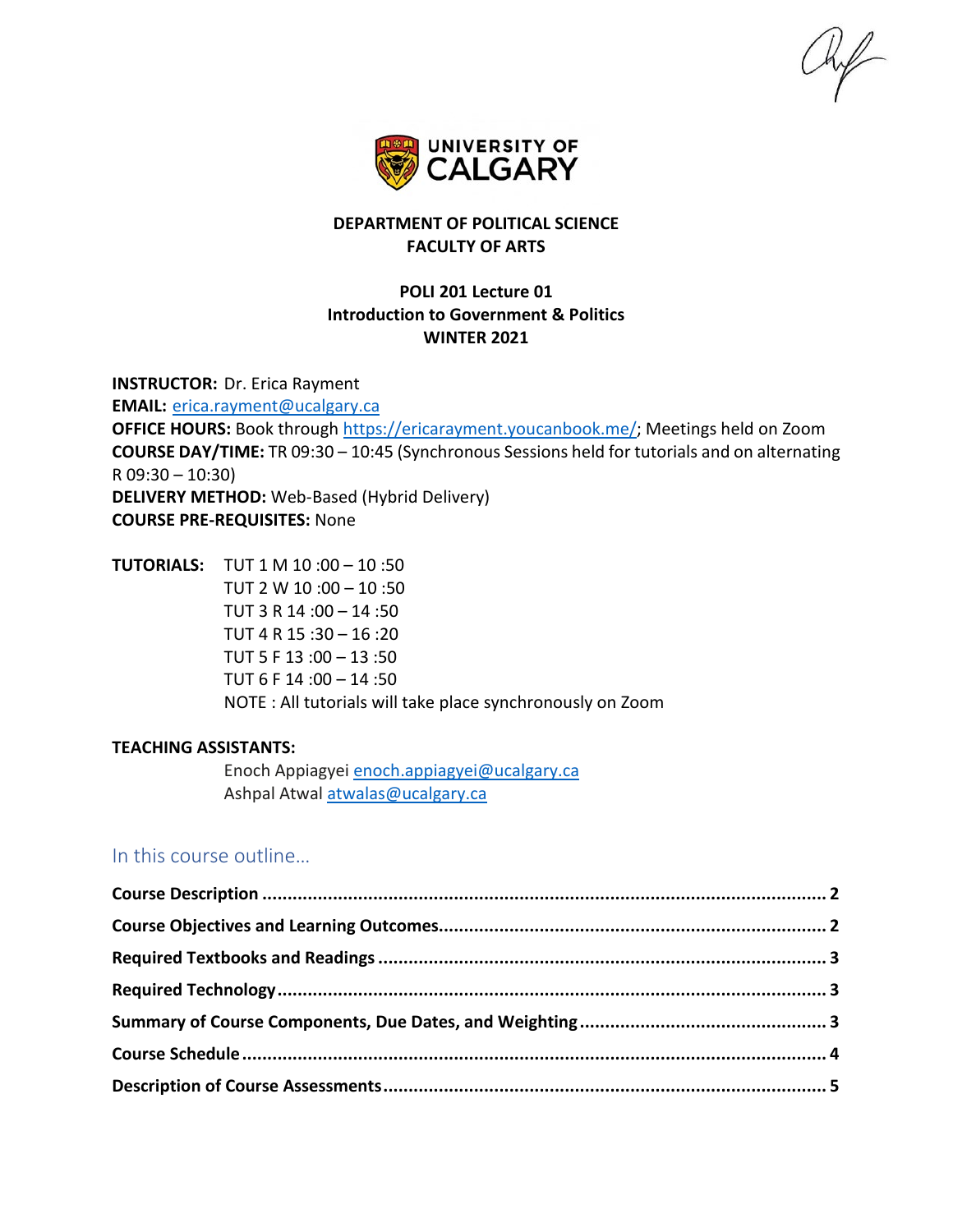# <span id="page-1-0"></span>Course Description

This course serves as an introduction to the basic language, theories and theorists, concepts, and institutions of politics and political science. It provides an overview of the ideas and institutions that make up what we conventionally call "government." The course will introduce students to the exciting and dynamic fields of study within political science, including political theory, comparative politics, Canadian politics, and international relations. The course will also explore two additional subfields: Indigenous politics and gender and politics. The course will also explore what students can do with a degree in political science and help students develop skills that will be useful in those careers.

The course is delivered through a hybrid format. Asynchronous content, including short lecture videos, will be posted to the course website on a weekly basis. Weekly tutorials will be held through synchronous Zoom sessions. Students are expected to engage with both the asynchronous and synchronous components of the course.

Additionally, every other Thursday, the instructor will host a synchronous session in which students can ask questions or seek clarification about course material. Participation in these sessions is not required, but offered as a complement/support to student learning in the other components of the course.

# <span id="page-1-1"></span>Course Objectives and Learning Outcomes

This course is designed to:

- Provide an introduction to and stimulate student interest in the study of politics;
- Equip students with the skills and knowledge to engage critically and effectively as citizens and observers in a dynamic and complex world;
- Help students develop and practice key critical thinking and writing skills that will help them succeed in their university career and beyond.

By the end of this course, students will be able to:

- Understand and communicate using a "conceptual vocabulary" of terms important to the political world in which we live;
- Apply this understanding to discuss current and historical political issues and events and participate knowledgeably in ongoing debates about the role of government in society;
- Identify and explain the ways in which political ideas, institutions and actors shape politics in Canada and internationally.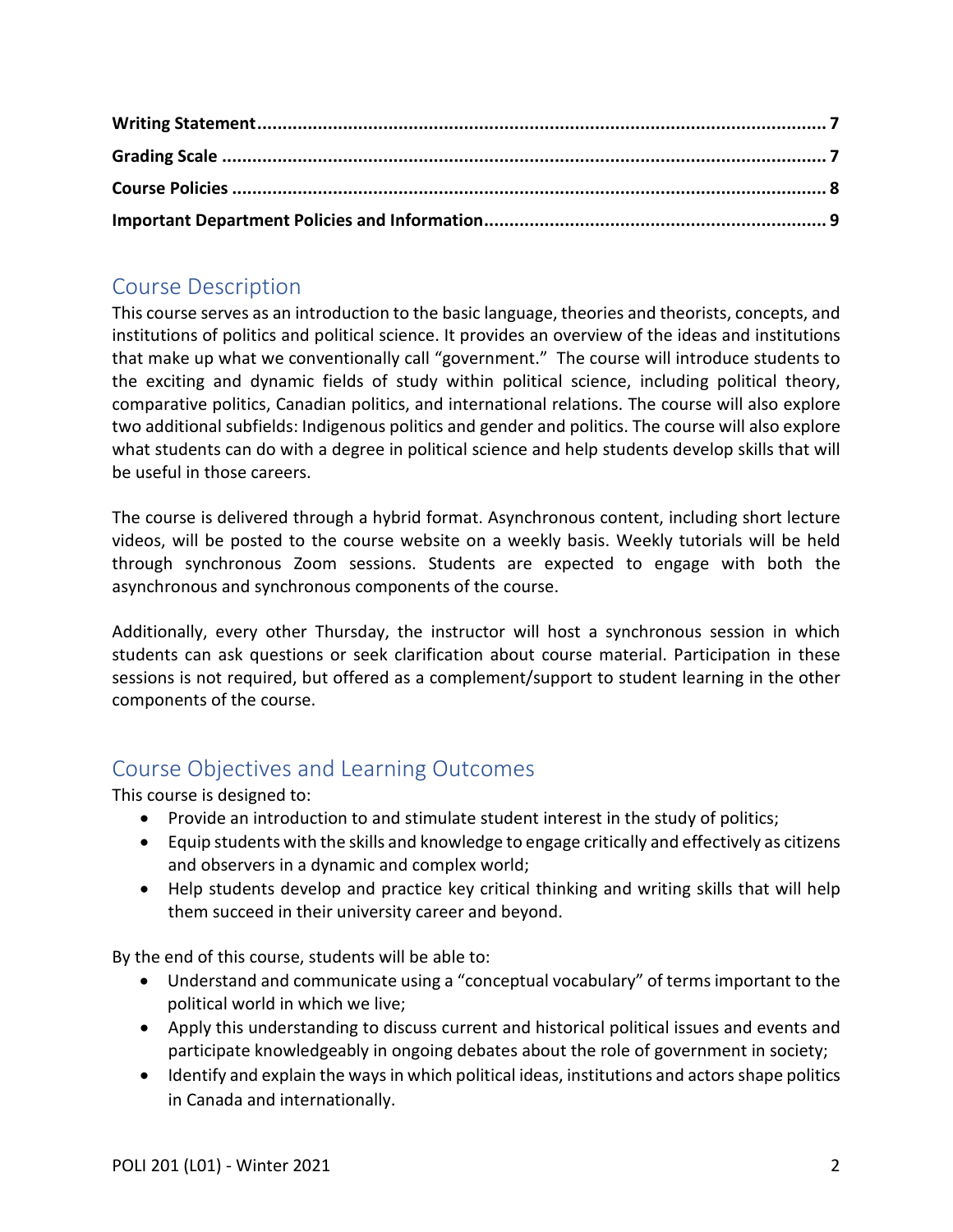- Communicate more clearly and concisely through long-form writing;
- Develop a clearly articulated thesis statement and advance persuasive, evidence-based written arguments.
- Contribute knowledgeably and respectfully to discussions about politics with peers and listen to and learn from those discussions.

# <span id="page-2-0"></span>Required Textbooks and Readings

There is one required textbook for the course, available in hard copy or as an e-book through the University of Calgary bookstore:

• *Introduction to Politics (Custom Edition for the University of Calgary).* Oxford University Press, 2020.

This custom textbook includes selections from the following texts:

- Garner, Robert, Peter Ferdinand, Stephanie Lawson, and David B. MacDonald. 2017. *Introduction to Politics (Second Canadian Edition), Oxford University Press.*
- MacLean, George A., Duncan R. Wood and Lori Turnbull. 2020. *Politics: An Introduction (Third Edition)*. Oxford University Press.

Any additional readings listed in the Course Schedule will be made available through the course website. Please note that the instructor may make minor modifications to the assigned course readings. Any changes to the schedule of assigned readings will be announced on the course website.

# <span id="page-2-1"></span>Required Technology

Students in this course are required to have a computer with an internet connection and audio/video capability (web camera and microphone to participate in Zoom tutorials). Course content will made available through D2L and synchronous sessions will be held using Zoom.

|                               |                 | ີ         |
|-------------------------------|-----------------|-----------|
| Assessment                    | <b>Due Date</b> | Weighting |
| <b>Tutorial Participation</b> | Ongoing         | 15%       |
| Syllabus Quiz                 | January 22      | 2%        |
| Assignment 1                  | February 10     | 8%        |
| <b>Midterm Test</b>           | February 25     | 25%       |
| Assignment 2                  | March 24        | 25%       |
| Final Exam                    | TBA             | 25%       |

# <span id="page-2-2"></span>Summary of Course Components, Due Dates, and Weighting

**NOTE: All assignments** *must* **be submitted electronically through the course website.** If a student misses a required course component, they must contact the instructor as soon as possible.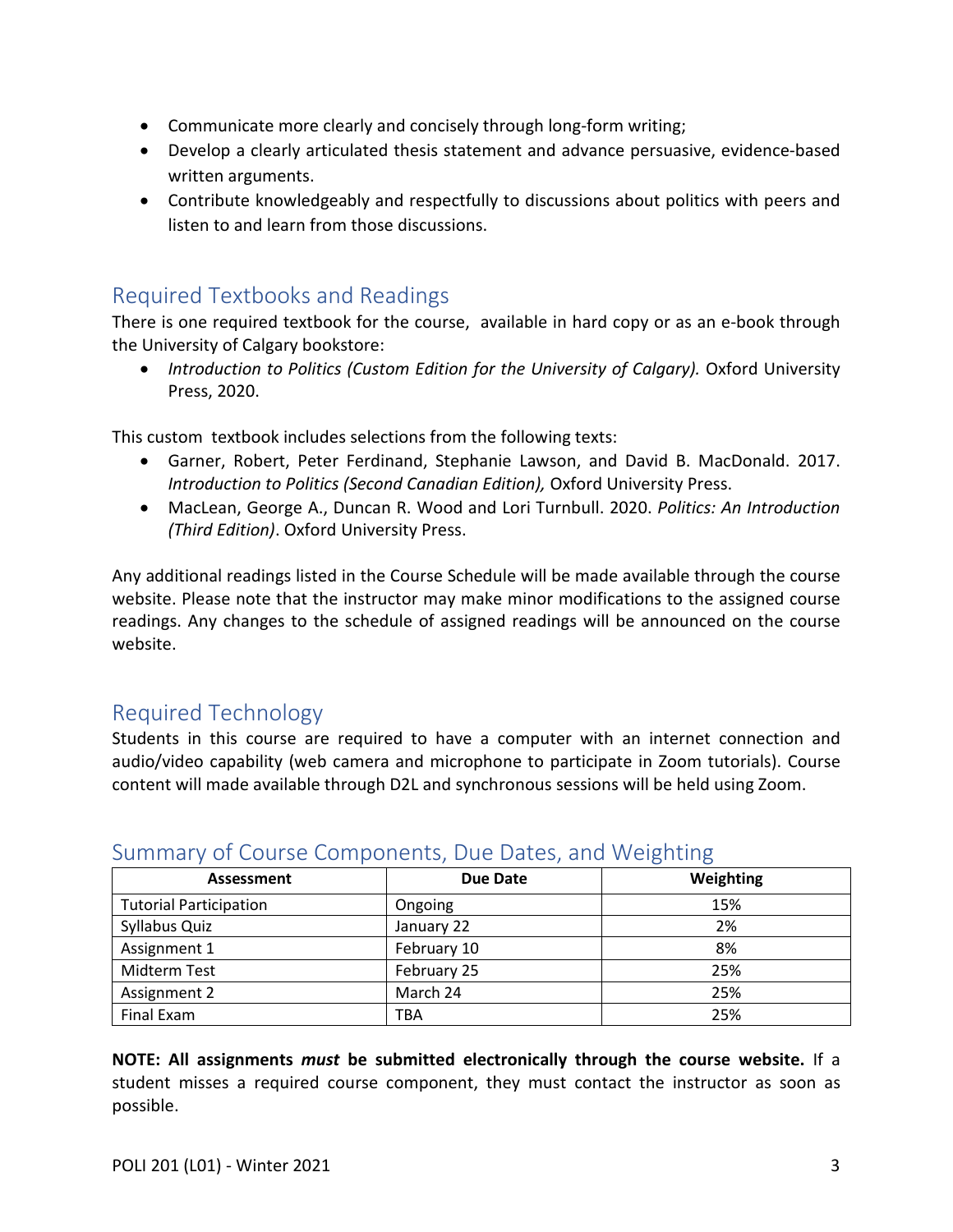# <span id="page-3-0"></span>Course Schedule

Please note that the schedule below is tentative and may change as the need arises. Any changes to this schedule will be announced on the course website. If there is a discrepancy between the schedule and/or assigned readings listed in the syllabus and the schedule and/or assigned readings listed on the course website, please treat the course website as authoritative.

Dates marked with an asterisk (\*) are dates on which an "Ask Dr. Rayment" synchronous session will be held. In these sessions, students can ask questions or seek clarification about course material.

| <b>WEEK</b>                 | <b>TOPIC</b>                        | <b>READINGS</b>               | <b>ASSESSMENTS</b> |
|-----------------------------|-------------------------------------|-------------------------------|--------------------|
| 1 (Jan 12, 14)              | Introduction to the Course          |                               |                    |
| 2 (Jan 19, 21)              | The Study of Politics               | Garner Intro,<br>MacLean Ch 4 | Syllabus Quiz      |
| 3 (Jan 26*, 28)             | Power and Authority                 | Garner Ch 2                   |                    |
| 4 (Feb 2, 4)                | Democracy + Justice                 | Garner Ch 3, 4                |                    |
| 5 (Feb 9*, 11)              | Ideologies                          | Garner Ch 5, 6                | Assignment 1       |
| 6 (Feb 16, 18)              | Reading Break - No Classes          |                               |                    |
| 7 (Feb 23*, 25)             | <b>Constitutions and Federalism</b> | Garner Ch 8                   | Midterm            |
| 8 (Mar 2, 4)                | Legislatures                        | Garner Ch 9                   |                    |
| 9 (Mar 9 <sup>*</sup> , 11) | Parties, Elections and Voting       | Garner Ch 11                  |                    |
| 10 (Mar 16, 18)             | Civil Society + Political Culture   | Garner Ch 12, 13              |                    |
| 11 (Mar 23*, 25)            | <b>International Relations</b>      | MacLean Ch 11                 | Assignment 2       |
| 12 (Mar 30, Apr 1)          | <b>Indigenous Politics</b>          | TBD - Watch D2L               |                    |
| 13 (Apr 6*, 8)              | <b>Gender and Politics</b>          | TBD - Watch D2L               |                    |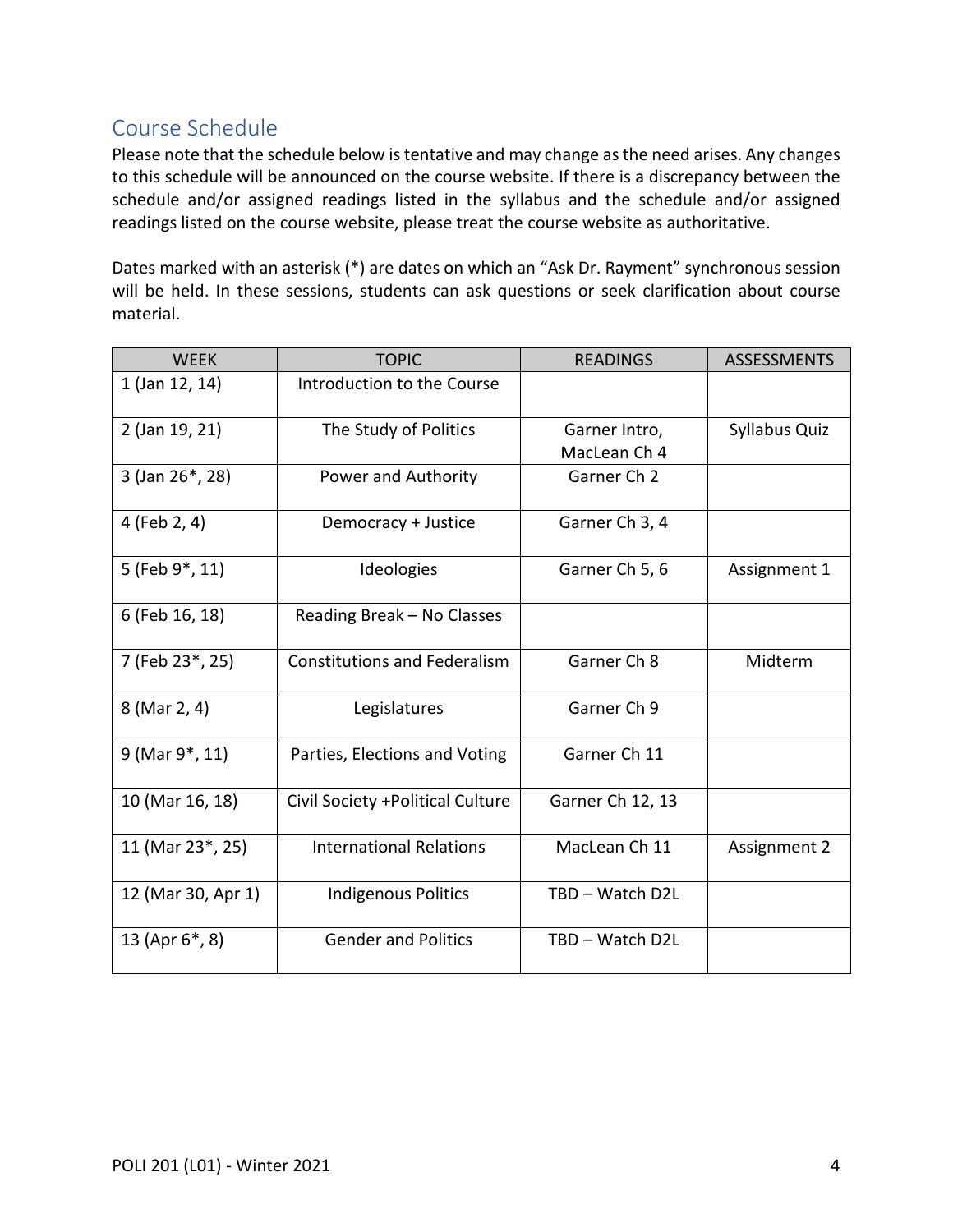# <span id="page-4-0"></span>Description of Course Assessments

## **Tutorial Participation**

Tutorial sessions, led by a team of Teaching Assistants (TAs), will provide students an opportunity to reflect on the course material, and express those reflections in conversations with their peers. These discussions will provide students with an opportunity to practice using key course concepts and terms – i.e. applying the conceptual vocabulary of political science.

### *Live Zoom Sessions*

Tutorials will be held synchronously over Zoom and will be led by your TA. They are designed to create an environment in which students can talk about and work through the key elements of course material. Students will be asked to listen actively to their peers, and to consider the strengths and weaknesses of viewpoints different from their own. Agreeing or disagreeing with an idea is a start, but the tutorial is a chance for you to hone your ability to succinctly say *why* you agree or disagree, using course material, and potentially be convinced by new arguments. Students should attend each tutorial having completed all readings for that week's theme.

### *Discussion Boards*

In addition to the live Zoom sessions, each tutorial group will have a discussion board on D2L where students can discuss each week's themes and apply the political vocabulary learned throughout the semester. The online discussion will be led by the TAs, who will post weekly discussion questions. Students can respond directly to these questions or to what their tutorial classmates have said. Responses should be concise – approx. 50 words. *Please keep the discussion respectful. Any disrespectful language will not be tolerated.* 

### *Attendance*

Tutorials are a critical building block to developing your own views on course content and an opportunity to learn from your peers. As such, tutorial attendance is mandatory and students should arrive at each session ready to practice contributing and listening to the discussion. Every student will be given one "free" absence.

### *Assessment*

Attendance and participation (in the Zoom sessions and discussion boards) will be tracked by the TA. **Marks for tutorial participation will be assigned at the discretion of the TA.** 

Students should aim to participate in both forums (live sessions and discussion boards). Some students may prefer the live discussions while others may prefer the written discussions on D2L. As such, there is no precise formula for determining the participation grade. Your TA will make an assessment based on overall attendance, participation in Zoom sessions, and contributions to the discussion board. The emphasis will be on the *quality* and consistency of participation and not on the *quantity*. You do not need to dominate the discussions (in either forum) in order to receive top participation marks. Regular contribution to discussion that indicates preparation and effort is all that is required.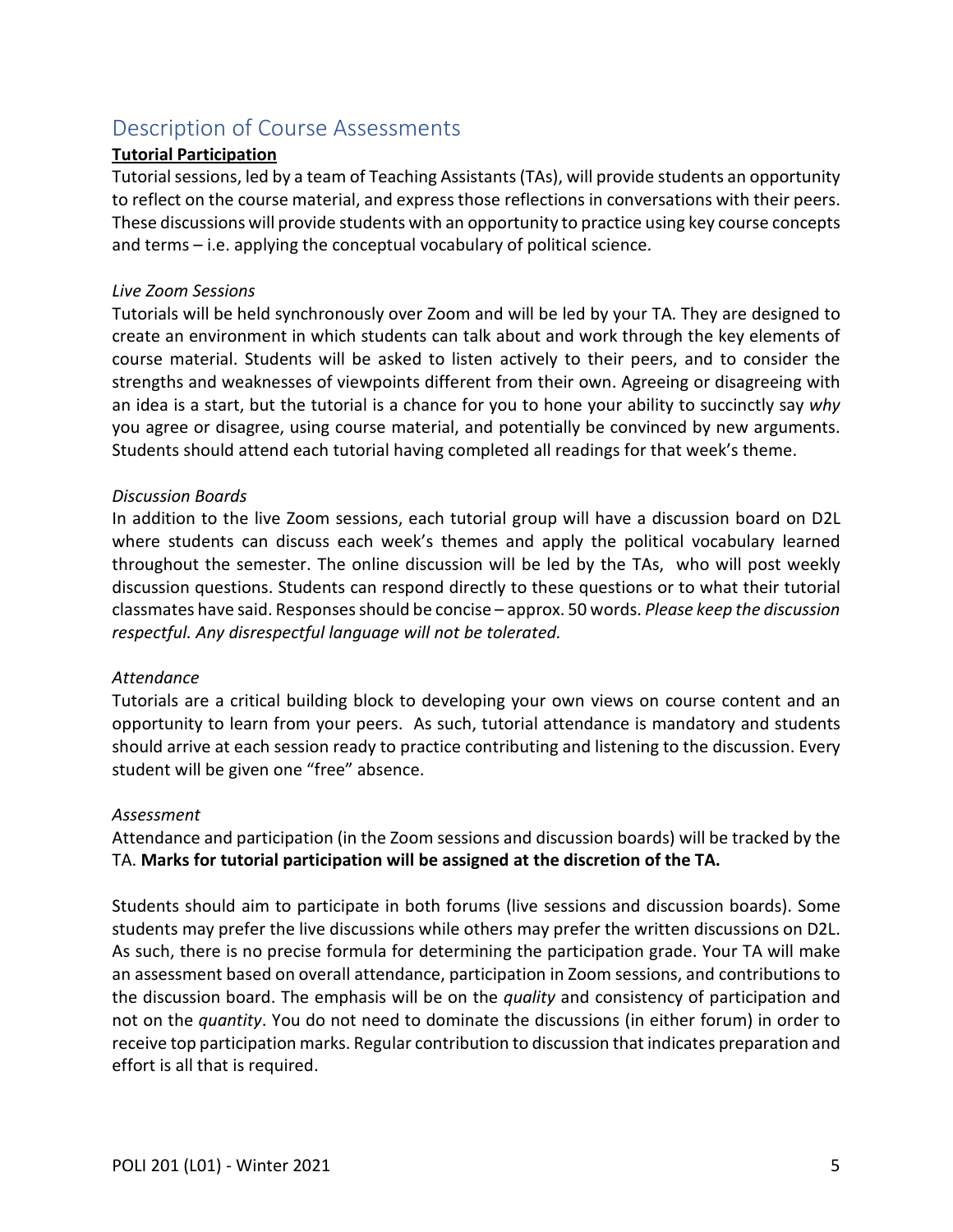## **Syllabus Quiz**

The easiest 2% you'll ever earn! To ensure students are familiar with the details of course policies, assignment details and lecture topics, there will be a short, multiple choice, open book quiz about the content of the course outline.

The quiz will be available on the course website beginning January 15. The quiz is not timed and students can take the quiz as many times as they would like until the deadline at 11:59 p.m. on **January 22**.

## **Midterm Test**

The midterm test is scheduled for **February 25**. It will assess students' knowledge and understanding of course material and concepts and promote effective note-taking. The format of the test will be multiple-choice, true/false and short answers. The test will be administered online through D2L. The midterm test will be open book and must be completed individually.

The midterm test will be available on the course website from 11:59 p.m. on February 24 until 11:59 p.m. on February 25. Students can complete the test at any time during this 24-hour period. The test should take 45 minutes to complete. Students will be given 68 minutes to complete the test to allow for any technology issues that may arise. Once you start the test, you must complete it within the allocated time.

## **Final Exam**

The final exam will take place **during the final exam period (April 19 – 29).** The exact date of the exam will be announced at a later date. Like the midterm test, the final exam will assess students' knowledge and understanding of course material and concepts and promote effective notetaking. The format of the exam will be multiple-choice, true/false and short answers. The exam will be administered online through D2L. The exam will be open book and must be completed individually.

The final exam will be made available for a 24-hour period and students can complete it at any time within this 24-hour period. The exam should take 60 minutes to complete. Students will be given 90 minutes to complete the exam to allow for any technology issues that may arise. Once you start the exam, you must complete it within the allocated time.

# **Assignment 1**

There will be two short written assignments to help students practice communicating clearly and concisely through writing.

In the first short written assignment, students will be asked to answer a question in a *four* (4) paragraph essay of **not more than 800 words**. A four paragraph essay is similar to the more conventional five paragraph essay, with the exception that one of the body/idea paragraphs has been removed.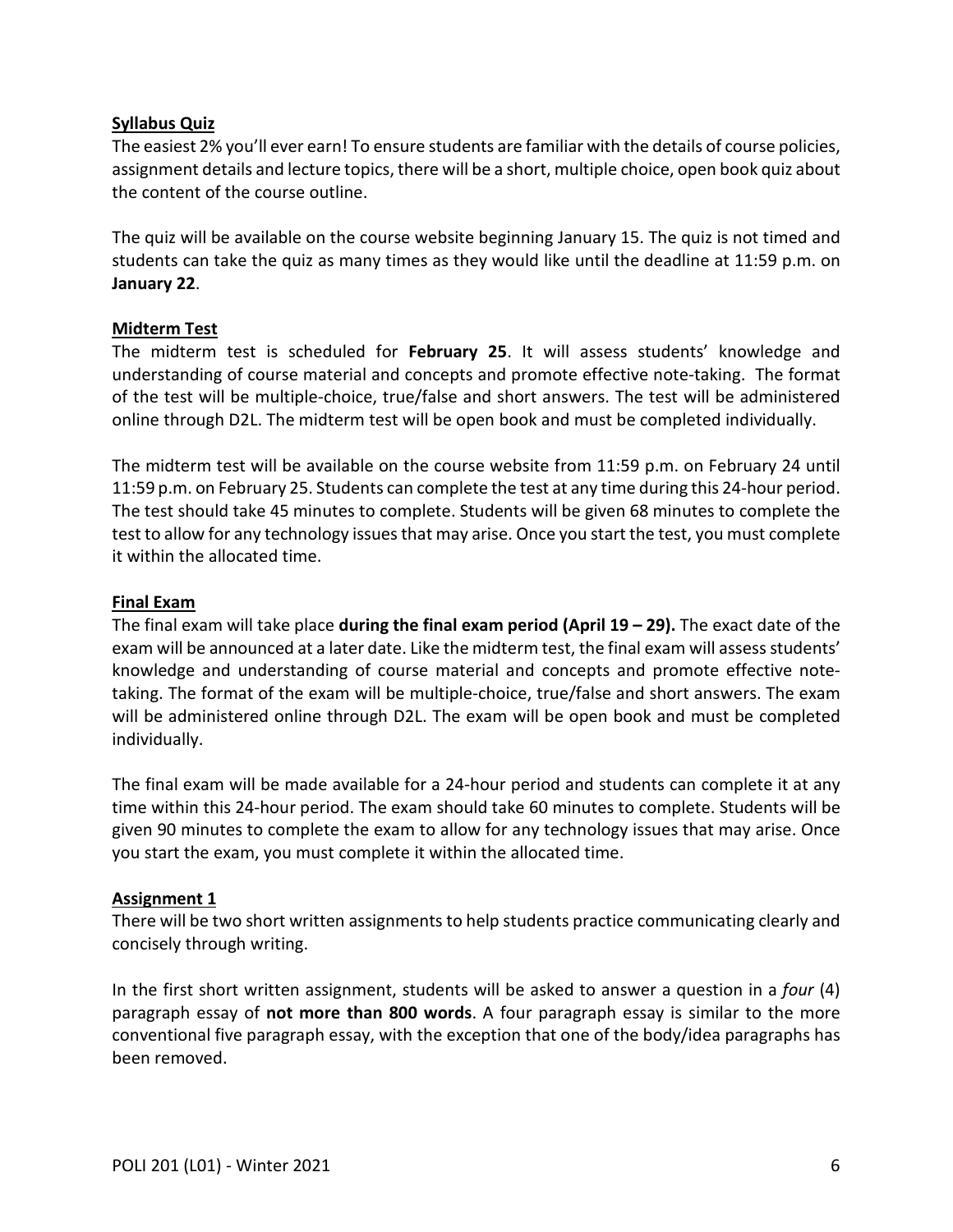**The primary goal of this assignment is to practice creating a well-planned out and succinctly argued essay.** The assignment is intentionally short to encourage students to consider what parts of a concept apply the most to a particular question and how to communicate this clearly in a limited space. The short length also encourages students to focus on the quality of their writing and argumentation.

## **Assignment 1 must be submitted through the course website by 11:59 p.m. on February 10.**

*Essay questions and detailed guidelines for what the essay must include, formatting instructions, and grading criteria will be posted on the course website.* 

## **Assignment 2**

The second short written assignment builds on the skills practiced in Assignment 1. In the first assignment students constructed a basic argument in a four paragraph format. The care and focus that was needed in crafting those four paragraphs now must be repeated with a more complex argument.

In the first assignment, your two points or ideas were constrained to a paragraph each. In the second assignment, you must develop your points or ideas using multiple paragraphs. In this way, the two (or three) points that you wish to make will be discussed and developed using multiple, but equally focused and developed paragraphs. The second assignment will be slightly longer than the first, up to a **maximum of 5 pages**.

# **Assignment 2 must be submitted through the course website by 11:59 p.m. on March 24.**

*Topics and questions for Assignment 2, as well as detailed guidelines for what the essay must include, formatting instructions, and grading criteria will be posted on the course website.*

# <span id="page-6-0"></span>Writing Statement

Written assignments are often required in Political Science courses, and the quality of writing skills, including but not limited to such elements as grammar, punctuation, sentence structure, clarity, citation, and organization, will be taken into account in the determination of grades. Students are encouraged to make use of the services offered through Writing Support Services in the Student Success Centre by contacting them a[t http://www.ucalgary.ca/ssc/writing-support.](http://www.ucalgary.ca/ssc/writing-support)

| A+ (91-100) | B+ (77-79)    | $C+ (67-69)$  | $D+ (55-59)$ |
|-------------|---------------|---------------|--------------|
| A (85-90)   | B (73-76)     | $C(63-66)$    | $D(50-54)$   |
| A- (80-84)  | $B - (70-72)$ | $C - (60-62)$ | $F(0-49)$    |

# <span id="page-6-1"></span>Grading Scale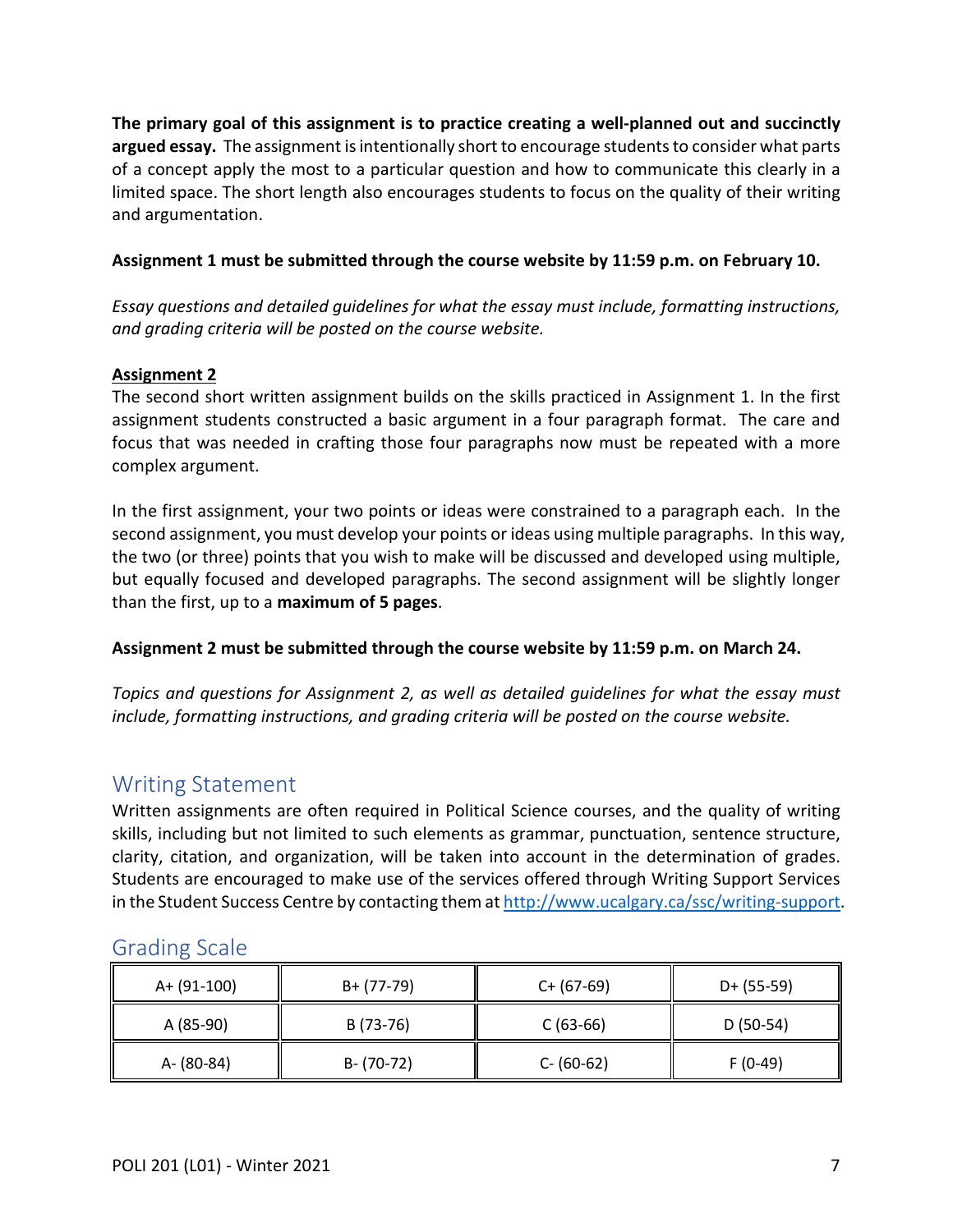# <span id="page-7-0"></span>Course Policies

### **Course Communication**

Office hours are usually the best way to get an effective response on an issue from me. Students can sign up for an appointment in office hours using the automatic system through <https://ericarayment.youcanbook.me/> .

Email communication is best for dealing with logistical and/or administrative issues (e.g. providing documentation to request an extension, reminding me to share that link I mentioned in class, asking for clarification on something that isn't covered in the syllabus). If you have a question about course content, ideas, or concepts your best bet is to come to office hours for a (virtual) in-person chat.

If you are contacting me by email, please use your university email address and include the course code in the subject line. I check email from Monday to Friday and will do my best to respond to emails within two business days. Your patience is appreciated if it takes me a bit longer to respond, but if your matter is urgent and you haven't heard from me within two business days, you can send a follow up email nudge.

### **Late Penalties**

Late assignments will be subject to a late penalty of 5% per day (including weekends) of the total marks for the assignment. Assignments submitted five calendar days beyond the due date will be assigned a grade of zero. Assignments handed in AFTER the work has been returned to the class cannot be marked for credit. Accommodations due to late registration into the course will NOT be approved.

### **Extensions**

Normally, extensions for written work will only be granted in exceptional circumstances, at the discretion of the instructor, and with acceptable written documentation. Extensions can also be granted for students registered with Student Accessibility Services. **Extensions will only be granted if requested at least 48 hours in advance of the deadline for an assignment.** Extensions requested less than 48 hours in advance of the deadline will not be approved unless there are unforeseeable exceptional circumstances and late submissions will be subject to the late penalties identified above. **Extensions will not be granted after the assignment deadline has passed.** If you require an extension, you must notify me as soon as possible.

### **Grade Appeals**

Grades are assigned based on an assessment of the quality of the work submitted. If you think a grade should be reconsidered, you must provide a half-page written explanation outlining why you think the assigned grade is misaligned with the quality of the work that was submitted. This explanation must make specific reference to the grading guidelines. This explanation should be submitted by email to your TA, along with a copy of the graded assignment. There is a 48 hour "cooling off" period after getting a graded assignment back in which you may not submit an appeal. All grade appeals must be submitted within one week of the end of the "cooling off"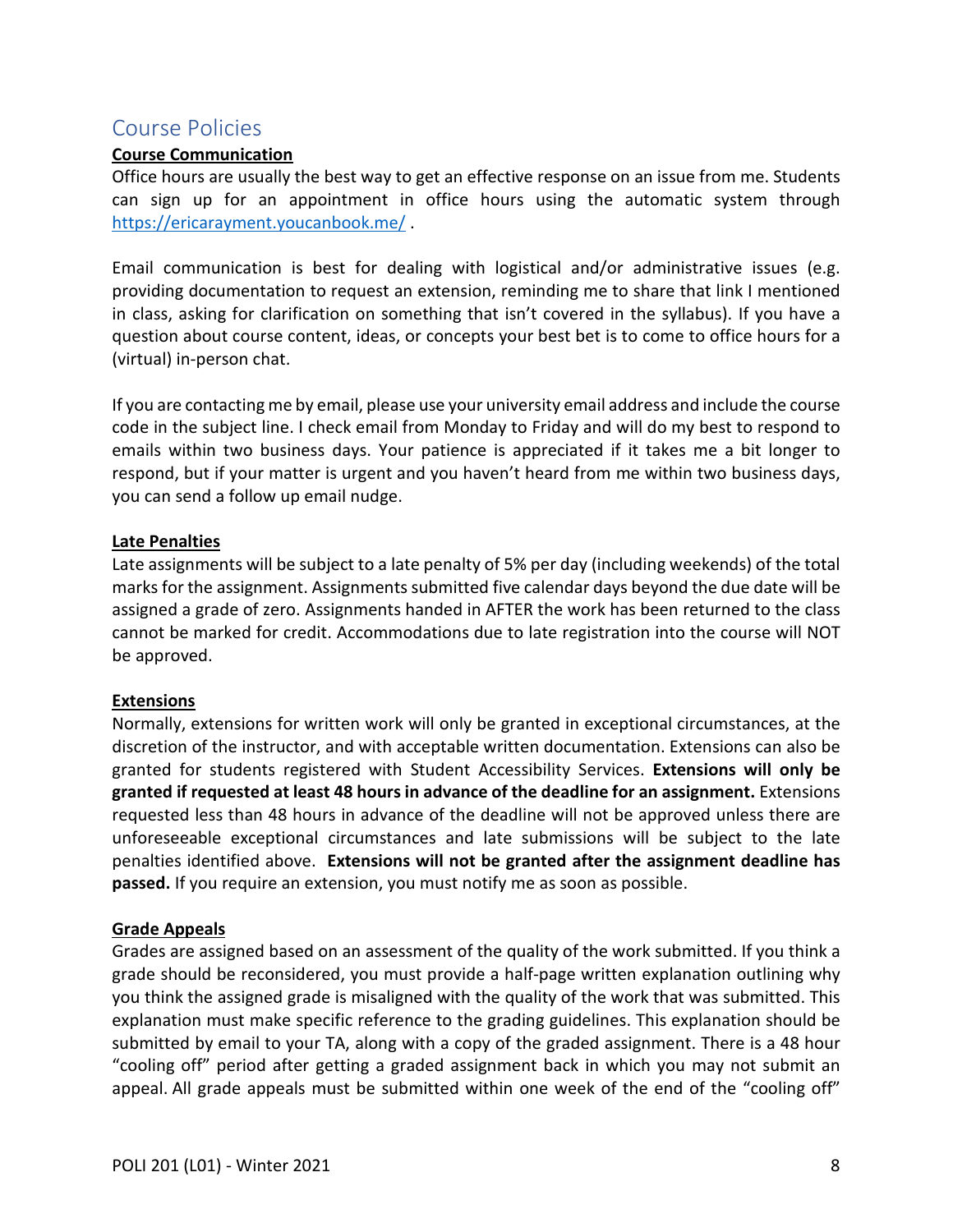period. Please note that requests for reassessment based on needing to maintain a scholarship, support law/grad school applications, or other reasons unrelated to the content of the work submitted, will not be considered as valid reasons for appeal. Please note that after reviewing an assignment, a grade can be adjusted either up or down.

#### **Equity Statement**

The University of Calgary is committed to equity and respect for diversity. All members of the learning environment in this course should strive to create an atmosphere of mutual respect. As a course instructor, I will neither condone nor tolerate behaviour that undermines the dignity or self-esteem of any individual in this course and wish to be alerted to any attempt to create an intimidating or hostile environment. It is our collective responsibility to create a space that is inclusive and welcomes discussion. Discrimination, harassment and hate speech in any course forums will not be tolerated. If you have any questions, comments, or concerns you may contact the University of Calgary Student Conduct Office at [conduct@ucalgary.ca](mailto:conduct@ucalgary.ca).

### **Statement on Academic Integrity**

Academic integrity is fundamental to learning and achieving course goals. The assignments in this course are designed to give you an opportunity to learn important skills and concepts over the course of your degree by making honest attempts through your own thinking, writing, and hard work.

I encourage you to review the University of Calgary's Student Academic Misconduct Policy [\(https://ucalgary.ca/policies/files/policies/student-academic-misconduct-policy.pdf](https://ucalgary.ca/policies/files/policies/student-academic-misconduct-policy.pdf) ). It outlines the rules for acceptable academic behaviour and you are expected to know the rules.

**If you have questions about appropriate research and citation methods, or if you aren't sure if something is allowed or would constitute academic misconduct, PLEASE reach out to me for additional information.** 

# <span id="page-8-0"></span>Important Department Policies and Information

### **Supporting Documentation and the Use of a Statutory Declaration**

As stated in the University Calendar:

"Students may be asked to provide supporting documentation for an exemption/special request. This may include, but is not limited to, a prolonged absence from a course where participation is required, a missed course assessment, a deferred examination, or an appeal. Students are encouraged to submit documentation that will support their situation. Supporting documentation may be dependent on the reason noted in their personal statement/explanation provided to explain their situation. This could be medical certificate/documentation, references, police reports, invitation letter, third party letter of support or a statutory declaration etc. The decision to provide supporting documentation that best suits the situation is at the discretion of the student. Students cannot be required to provide specific supporting documentation, such as a medical note.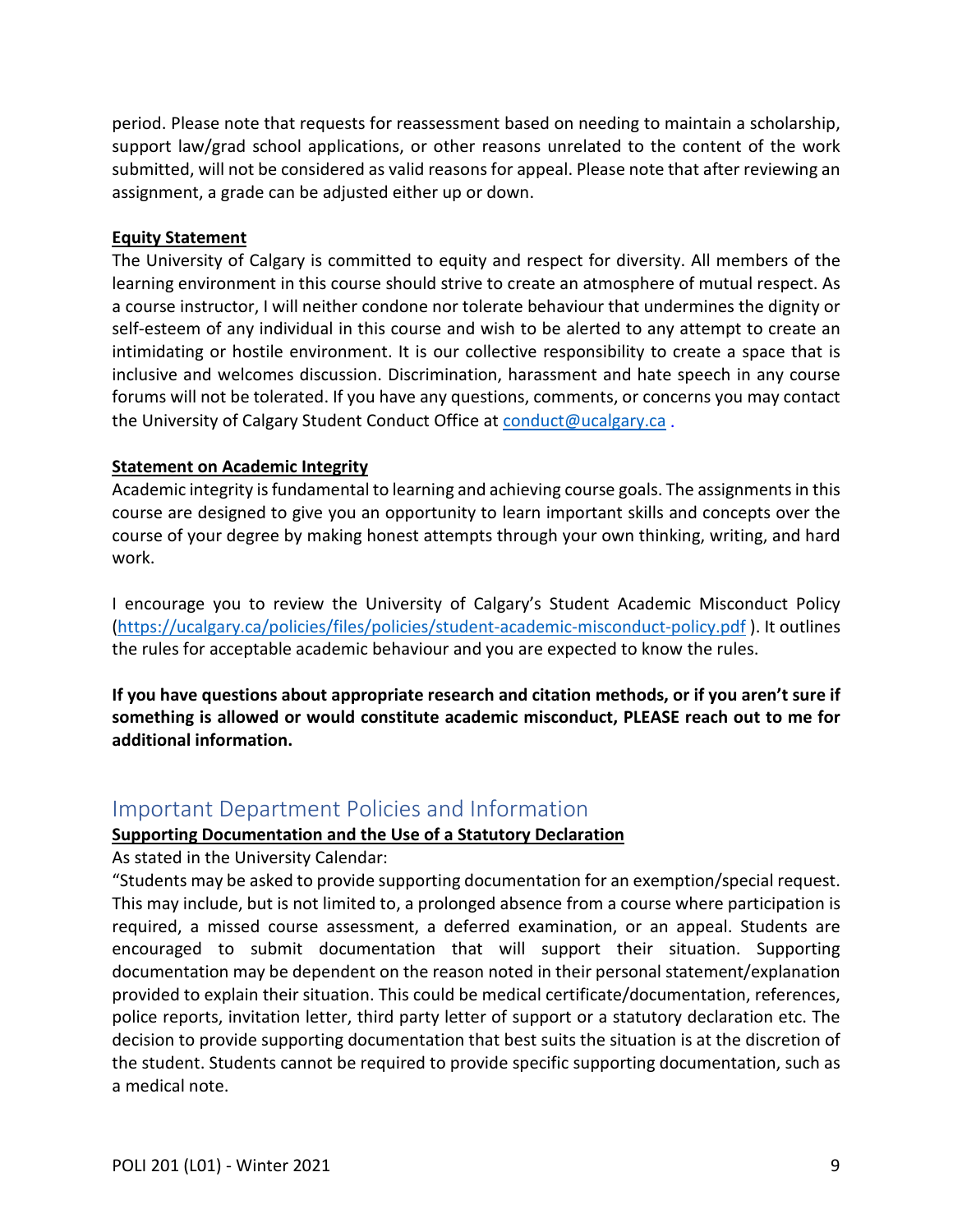Students can make a Statutory Declaration as their supporting documentation (available at [ucalgary.ca/registrar\)](http://www.ucalgary.ca/registrar). This requires students to make a declaration in the presence of a Commissioner for Oaths. It demonstrates the importance of honest and accurate information provided and is a legally binding declaration. Several registered Commissioners for Oaths are available to students at no charge, on campus. For a list of locations to access a Commissioners for Oaths, visit [ucalgary.ca/registrar\)](http://www.ucalgary.ca/registrar).

Falsification of any supporting documentation will be taken very seriously and may result in disciplinary action through the Academic Discipline regulations or the Student Non-Academic Misconduct policy."

This statement is accessible at:<https://www.ucalgary.ca/pubs/calendar/current/m-1.html>

## **Absence From a Mid-term Examination**

Students who are absent from a scheduled term test or quiz for legitimate reasons are responsible for contacting the instructor via email within 48 hours of the missed test to discuss alternative arrangements. A copy of this email may be requested as proof of the attempt to contact the instructor. Any student who fails to do so forfeits the right to a makeup test.

## **Deferral of a Final Examination**

Deferral of a final examination can be granted for reasons of illness, domestic affliction, and unforeseen circumstances, as well as to those with three (3) final exams scheduled within a 24 hour period. Deferred final exams will not be granted to those who sit the exam, who have made travel arrangements that conflict with their exam, or who have misread the examination timetable. The decision to allow a deferred final exam rests not with the instructor but with Enrolment Services. Instructors should, however, be notified if you will be absent during the examination. The Application for Deferred Final Exam, deadlines, requirements and submission instructions can be found on the Enrolment Services website at

[https://www.ucalgary.ca/registrar/exams/deferred-exams.](https://www.ucalgary.ca/registrar/exams/deferred-exams)

### **Appeals**

If a student has a concern about the course or a grade they have been assigned, they must first discuss their concerns with the instructor. If this does not resolve the matter, the student then proceed with an academic appeal. The first step in an academic appeal is to set up a meeting with the Department Head. Appeals must be requested within 15 days of receipt of the graded assignment.

### **University Regulations**

Students are responsible for familiarizing themselves with the University policies found in the Academic Regulations sections of the Calendar at [www.ucalgary.ca/pubs/calendar/current/academic-regs.html.](http://www.ucalgary.ca/pubs/calendar/current/academic-regs.html)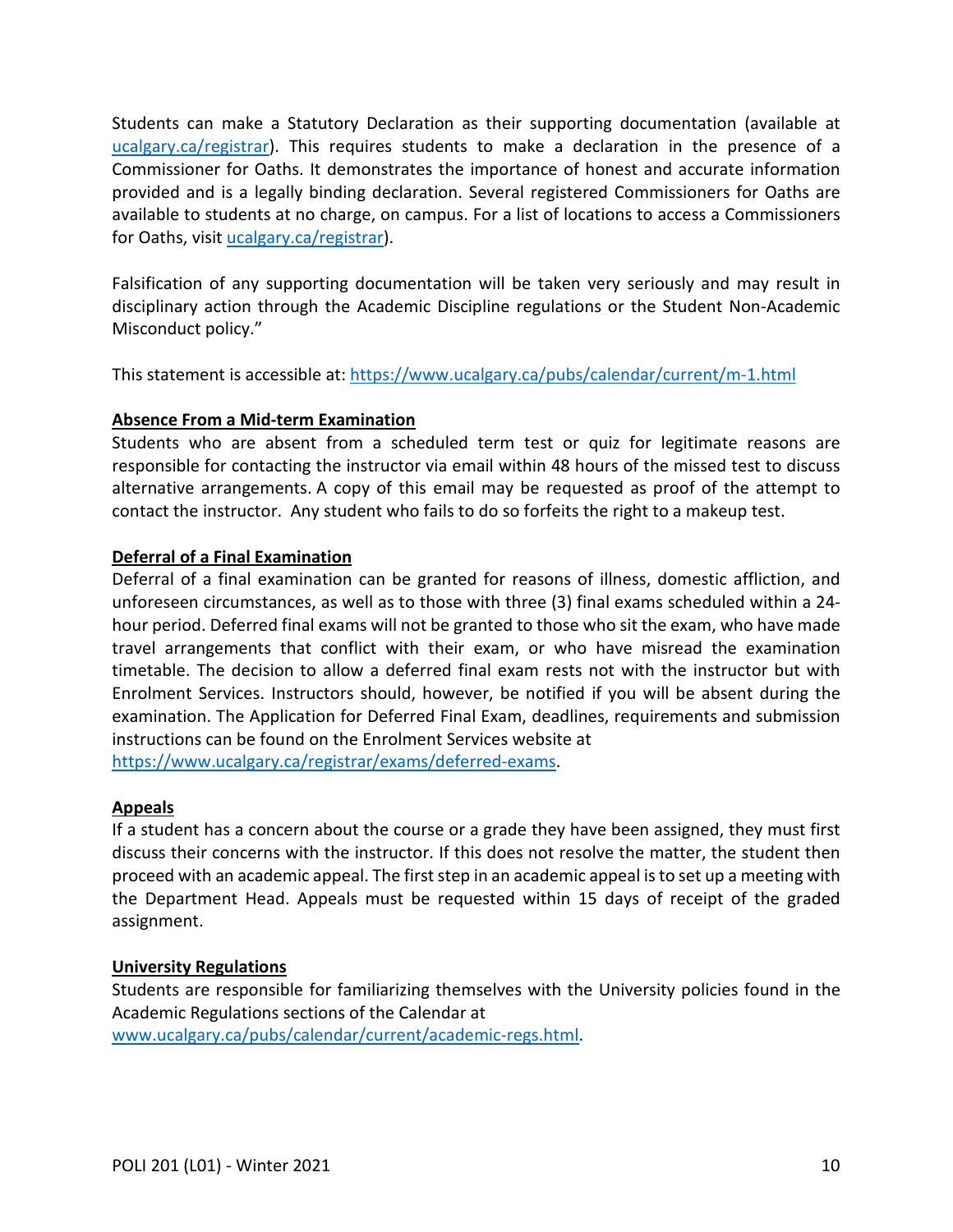### **Student Accommodations**

Students seeking an accommodation based on disability or medical concerns should contact Student Accessibility Services; SAS will process the request and issue letters of accommodation to instructors. For additional information on support services and accommodations for students with disabilities, visit [www.ucalgary.ca/access/.](http://www.ucalgary.ca/access/)

Students who require an accommodation in relation to their coursework based on a protected ground other than disability should communicate this need in writing to their Instructor.

The full policy on Student Accommodations is available at [http://www.ucalgary.ca/policies/files/policies/student-accommodation-policy.pdf.](http://www.ucalgary.ca/policies/files/policies/student-accommodation-policy.pdf)

### **Plagiarism and Other Forms of Academic Misconduct**

Academic misconduct in any form (e.g. cheating, plagiarism) is a serious academic offence that can lead to disciplinary probation, suspension or expulsion from the University. Students are expected to be familiar with the standards surrounding academic honesty; these can be found in the University of Calgary calendar at [http://www.ucalgary.ca/pubs/calendar/current/k.html.](http://www.ucalgary.ca/pubs/calendar/current/k.html) Such offences will be taken seriously and reported immediately, as required by Faculty of Arts policy.

## **Required Access to Technology**

Please see the University's resource page at [https://ucalgary.service](https://ucalgary.service-now.com/it?id=kb_article&sys_id=86e7438013753ac06f3afbb2e144b031)[now.com/it?id=kb\\_article&sys\\_id=86e7438013753ac06f3afbb2e144b031](https://ucalgary.service-now.com/it?id=kb_article&sys_id=86e7438013753ac06f3afbb2e144b031)

# **Copyright Legislation**

As stated in the University of Calgary Calendar, Academic Regulations, "students are required to read the University of Calgary policy on Acceptable Use of Material Protected by Copyright and requirements of the copyright act to ensure they are aware of the consequences of unauthorised sharing of course materials (including instructor notes, electronic versions of textbooks etc.). Students who use material protected by copyright in violation of this policy may be disciplined under the Non-Academic Misconduct Policy."

[https://www.ucalgary.ca/policies/files/policies/acceptable-use-of-electronic-resources-and](https://www.ucalgary.ca/policies/files/policies/acceptable-use-of-electronic-resources-and-information-policy.pdf)[information-policy.pdf](https://www.ucalgary.ca/policies/files/policies/acceptable-use-of-electronic-resources-and-information-policy.pdf) and<https://laws-lois.justice.gc.ca/eng/acts/C-42/index.html>

# **Instructor Intellectual Property**

Course materials created by instructors (including presentations and posted notes, labs, case studies, assignments and exams) remain the intellectual property of the instructor. These materials may NOT be reproduced, redistributed or copied without the explicit consent of the instructor. The posting of course materials to third party websites such as note-sharing sites without permission is prohibited. Sharing of extracts of these course materials with other students enrolled in the course at the same time may be allowed under fair dealing.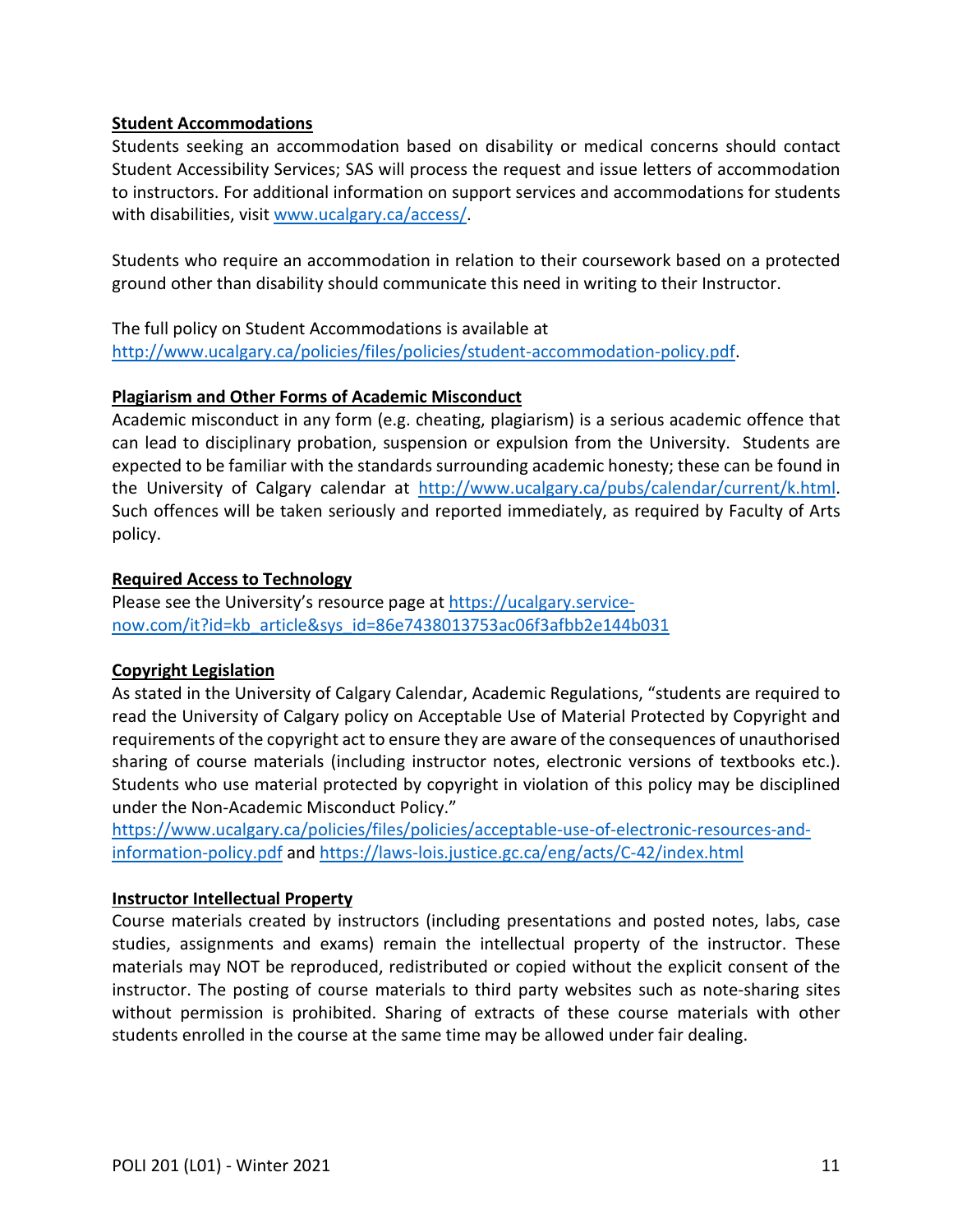## **Freedom of Information and Protection of Privacy (FOIP)**

FOIP legislation requires that instructors maintain the confidentiality of student information. In practice, this means that student assignment and tests cannot be left for collection in any public place without the consent of the student. It also means that grades cannot be distributed via email. Final exams are kept by instructors but can be viewed by contacting them or the main office in the Department of Political Science. Any uncollected assignments and tests meant to be returned will be destroyed after six months from the end of term; final examinations are destroyed after one year.

### **Faculty of Arts Program Advising and Student Information Resources**

For program planning and advice, please consult with the Arts Students' Centre by calling 403 220-3580 or by email at [artsads@ucalgary.ca.](mailto:artsads@ucalgary.ca) You can also visit [arts.ucalgary.ca/advising](http://arts.ucalgary.ca/advising) for program assistance.

For registration (add/drop/swap), paying fees and assistance with your Student Centre, contact Enrolment Services at (403) 210-ROCK [7625].

### **Important Contact Information**

Faculty of Arts Undergraduate Students' Union Representatives Phone: 403-220-6551 Email: [arts1@su.ucalgary.ca,](mailto:arts1@su.ucalgary.ca) [arts2@su.ucalgary.ca,](mailto:arts2@su.ucalgary.ca) [arts3@su.ucalgary.ca,](mailto:arts3@su.ucalgary.ca) [arts4@su.ucalgary.ca](mailto:arts4@su.ucalgary.ca) Students' Union URL: [www.su.ucalgary.ca](http://www.su.ucalgary.ca/)

Graduate Students' Association Phone: 403-220-5997 Email: [askgsa@ucalgary.ca](mailto:askgsa@ucalgary.ca) URL: [www.ucalgary.ca/gsa](http://www.ucalgary.ca/gsa)

Student Ombudsman Phone: 403-220-6420 Email: [ombuds@ucalgary.ca](mailto:ombuds@ucalgary.ca)

### **Campus Mental Health Resources**

The University of Calgary recognizes the pivotal role that student mental health plays in physical health, social connectedness and academic success, and aspires to create a caring and supportive campus community where individuals can freely talk about mental health and receive supports when needed. We encourage you to explore the excellent mental health resources available throughout the university community, such as counselling, self-help resources, peer support or skills-building available through the following resources:

*SU Wellness Centre:* <http://www.ucalgary.ca/wellnesscentre/>

*Student Wellness Services:*